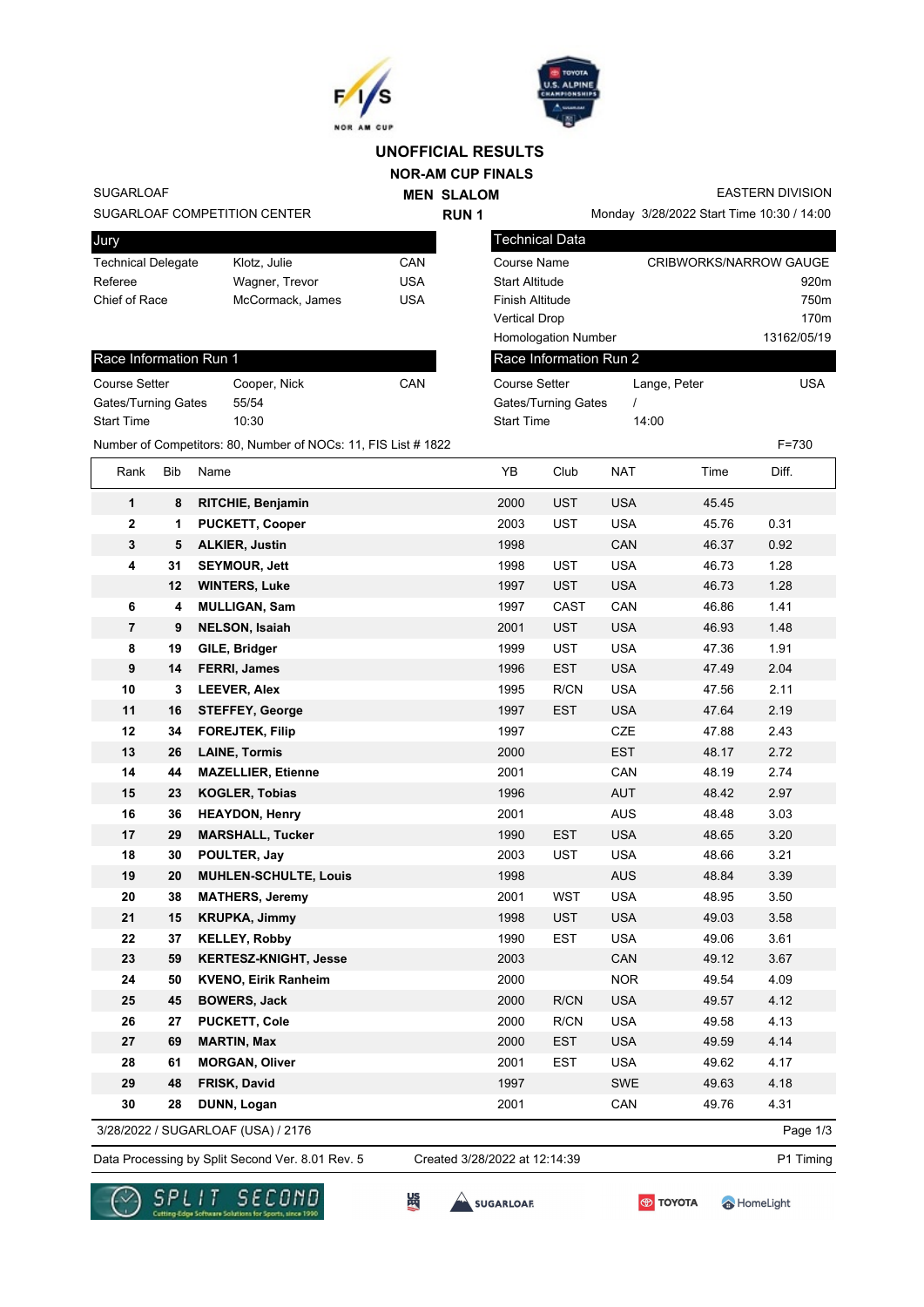## **UNOFFICIAL RESULTS**

**RUN 1**

**NOR-AM CUP FINALS MEN SLALOM** 

EASTERN DIVISION

| SUGARLOAF COMPETITION CENTER |  |
|------------------------------|--|
|                              |  |

SUGARLOAF

|  | Monday 3/28/2022 Start Time 10:30 / 14:00 |  |  |  |
|--|-------------------------------------------|--|--|--|
|  |                                           |  |  |  |

| Rank | Bib      | Name                                        | YB           | Club       | <b>NAT</b> | Time    | Diff. |
|------|----------|---------------------------------------------|--------------|------------|------------|---------|-------|
| 31   | 60       | <b>LANE, Tristan</b>                        | 1998         | R/CN       | <b>USA</b> | 49.84   | 4.39  |
| 32   | 43       | <b>BIRKNER DE MIGUEL, Tomas</b>             | 1997         |            | ARG        | 49.92   | 4.47  |
|      | 22       | <b>DILLING, Jacob</b>                       | 1999         | R/CN       | <b>USA</b> | 49.92   | 4.47  |
| 34   | 42       | <b>STRAND, Simen</b>                        | 1999         |            | <b>NOR</b> | 50.02   | 4.57  |
| 35   | 47       | <b>O BRIEN, Preston</b>                     | 2001         | <b>EST</b> | <b>USA</b> | 50.16   | 4.71  |
| 36   | 49       | <b>MORGAN, Chauncey</b>                     | 1999         | EST        | <b>USA</b> | 50.22   | 4.77  |
| 37   | 57       | <b>BIGATEL, Justin</b>                      | 2003         | <b>UST</b> | <b>USA</b> | 50.31   | 4.86  |
| 38   | 46       | YATES, Dawson                               | 2000         |            | CAN        | 50.34   | 4.89  |
| 39   | 70       | <b>VINTER, Zak</b>                          | 1998         |            | <b>GBR</b> | 50.43   | 4.98  |
|      | 64       | <b>SEYMOUR, Trey</b>                        | 2000         | R/CN       | <b>USA</b> | 50.43   | 4.98  |
| 41   | 71       | SIMON, Jordan                               | 2003         | <b>EST</b> | <b>USA</b> | 50.47   | 5.02  |
| 42   | 67       | JORDAN, Tait                                | 2002         |            | CAN        | 50.70   | 5.25  |
| 43   | 56       | GILLIS, Daniel                              | 2002         | R/CN       | <b>USA</b> | 50.76   | 5.31  |
| 44   | 54       | <b>BROWN, Benny</b>                         | 2003         | <b>WST</b> | <b>USA</b> | 50.81   | 5.36  |
| 45   | 52       | <b>BERVY, Max</b>                           | 2000         | R/CN       | <b>USA</b> | 51.21   | 5.76  |
| 46   | 65       | <b>DIGANGI, Harrison</b>                    | 2002         | EST        | <b>USA</b> | 51.33   | 5.88  |
| 47   | 72       | RYAN, Bobby                                 | 1999         | R/CN       | <b>USA</b> | 51.41   | 5.96  |
| 48   | 80       | TIMM, Dylan                                 | 2002         |            | CAN        | 51.55   | 6.10  |
| 49   | 58       | <b>COUGHLIN, Patrick</b>                    | 2001         | <b>EST</b> | <b>USA</b> | 51.58   | 6.13  |
| 50   | 79       | <b>CARRUTHERS, Caeden</b>                   | 2001         |            | CAN        | 52.48   | 7.03  |
| 51   | 11       | PALMQUIST, Camden                           | 2003         | <b>UST</b> | <b>USA</b> | 52.57   | 7.12  |
| 52   | 18       | <b>CORNELIUS, Cooper</b>                    | 1999         | R/CN       | <b>USA</b> | 57.61   | 12.16 |
| 53   | 10       | <b>DRILLER, Garret</b>                      | 1996         | R/CN       | <b>USA</b> | 58.95   | 13.50 |
| 54   | 39       | <b>HOFFMAN, Thomas</b>                      | 2002         |            | <b>AUS</b> | 1:01.03 | 15.58 |
| 55   | 76       | <b>PENNINGTON, Trent</b>                    | 2002         | <b>UST</b> | <b>USA</b> | 1:01.30 | 15.85 |
| 56   | 77       | <b>SHACKLETON, Dominic</b>                  | 2004         |            | <b>GBR</b> | 1:12.48 | 27.03 |
|      |          |                                             |              |            |            |         |       |
|      |          | <b>NOT PERMITTED TO START RUN 1</b>         |              |            |            |         |       |
|      |          |                                             |              |            |            |         |       |
|      |          | DID NOT START RUN 1: 1 competitor           |              |            |            |         |       |
|      | 55       | <b>BRAYTON, Hunter</b>                      | 1999         | <b>EST</b> | <b>USA</b> |         |       |
|      |          |                                             |              |            |            |         |       |
|      |          | DID NOT FINISH RUN 1: 22 competitors        |              |            |            |         |       |
|      | 78       | <b>VAN SOEST, Gerrit</b>                    | 2001         |            | CAN        |         |       |
|      | 75       | <b>IACOBELLI, Cooper</b>                    | 2001         | <b>WST</b> | <b>USA</b> |         |       |
|      | 74       | <b>PERKINS, Tanner</b>                      | 2001         | R/CN       | <b>USA</b> |         |       |
|      | 68       | <b>LATULIPPE, Louis</b>                     | 2002<br>2003 |            | CAN<br>CAN |         |       |
|      | 66       | SOLA, Heming                                |              |            |            |         |       |
|      | 63       | <b>KEARING, Luke</b>                        | 2002         | <b>EST</b> | <b>USA</b> |         |       |
|      | 62       | ROMANIN, Nathan                             | 2001         |            | CAN        |         |       |
|      | 53       | <b>ALARIE, Charles-Antoine</b>              | 2000         |            | CAN        |         |       |
|      | 51<br>41 | <b>WOOD, Mackenzie</b><br>JASICZEK, Jedrzej | 2002<br>1997 |            | CAN<br>POL |         |       |
|      | 40       | <b>CASSELMAN, Jamie</b>                     | 2000         |            | CAN        |         |       |
|      | 35       | <b>VOELLO, Gustav Rosberg</b>               | 1999         |            | <b>NOR</b> |         |       |
|      |          |                                             |              |            |            |         |       |

3/28/2022 / SUGARLOAF (USA) / 2176

Data Processing by Split Second Ver. 8.01 Rev. 5 Created 3/28/2022 at 12:14:39 P1 Timing Created 3/28/2022 at 12:14:39